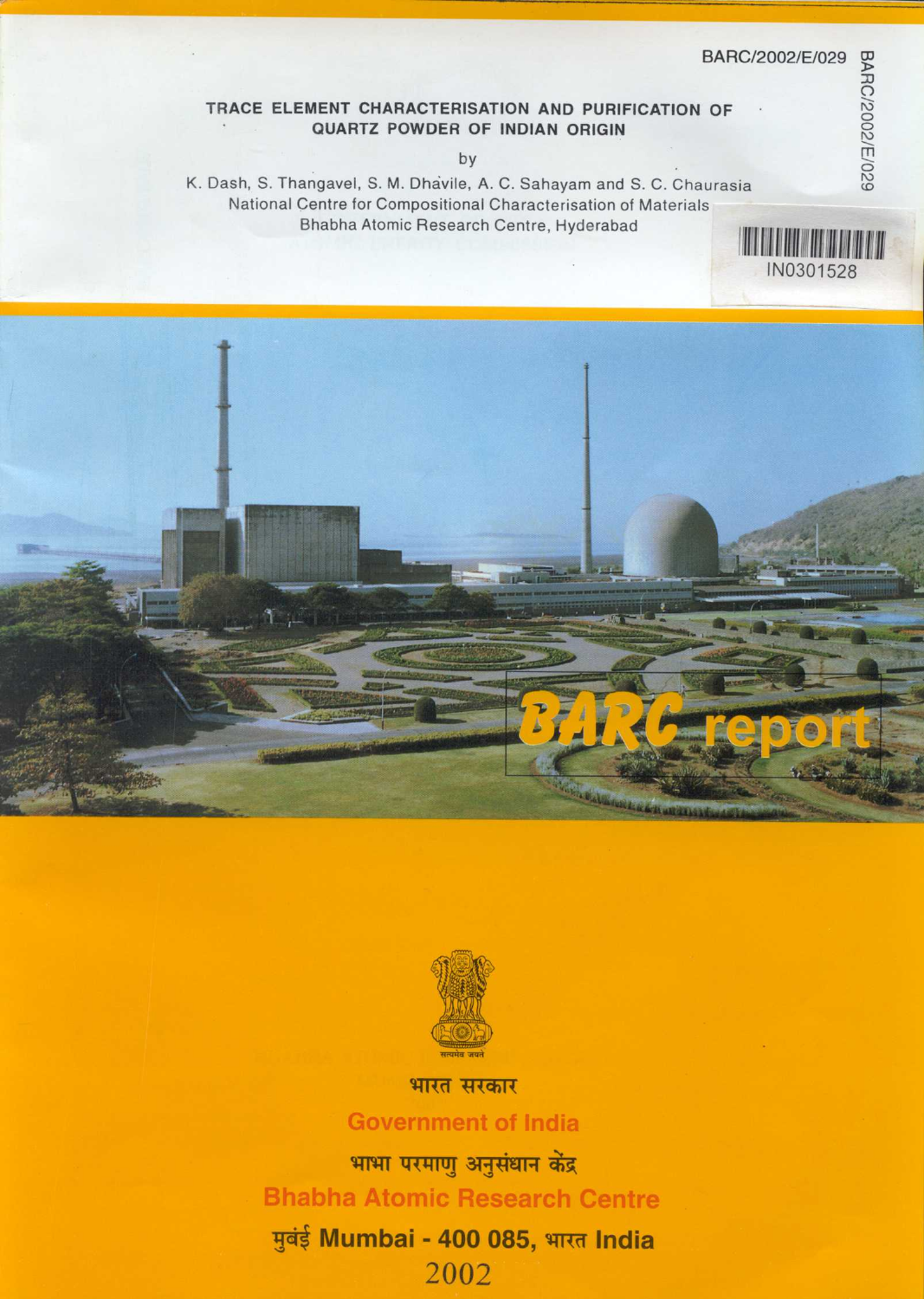BARC/2002/E/029

# **GOVERNMENT OF INDIA** ATOMIC ENERGY COMMISSION

# TRACE ELEMENT CHARACTERISATION AND PURIFICATION OF QUARTZ POWDER OF INDIAN ORIGIN

by

K. Dash, S. Thangavel, S. M. Dhavile, A. C. Sahayam and S. C. Chaurasia National Centre for Compositional Characterisation of Materials Bhabha Atomic Research Centre, Hyderabad

> **BHABHA ATOMIC RESEARCH CENTRE** MUMBAI, INDIA  $\overline{\phantom{a}}$ 2002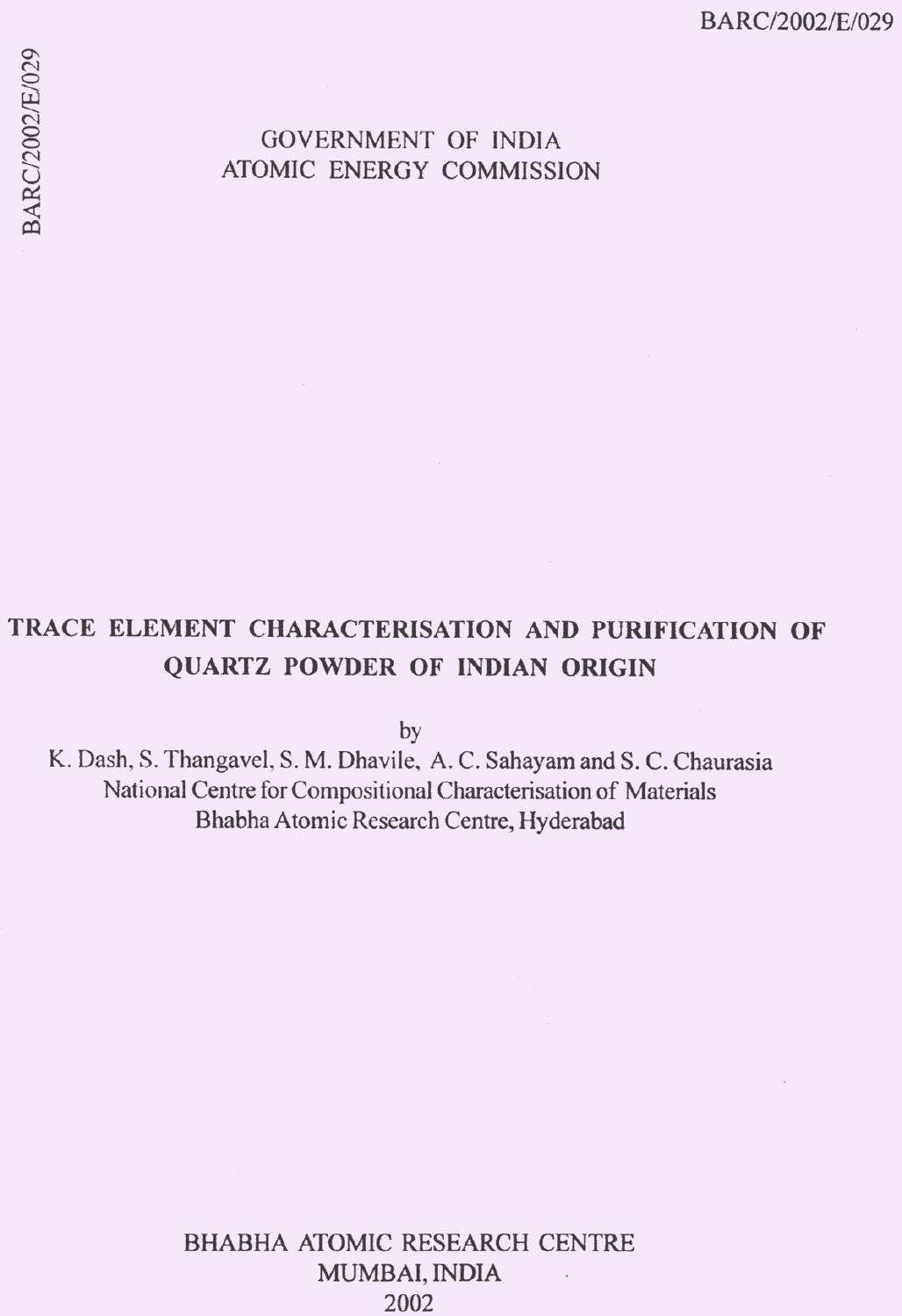# BIBLIOGRAPHIC DESCRIPTION SHEET FOR TECHNICAL REPORT  $(as per IS: 9400 - 1980)$

| 01      | Security classification:      | Unclassified                                                                                                 |
|---------|-------------------------------|--------------------------------------------------------------------------------------------------------------|
| 02      | Distribution:                 | External                                                                                                     |
| 03      | Report status:                | New                                                                                                          |
| 04      | Series:                       | <b>BARC</b> External                                                                                         |
| 05      | Report type :                 | Technical Report                                                                                             |
| 06      | Report No.:                   | BARC/2002/E/029                                                                                              |
| 07      | Part No. or Volume No. :      |                                                                                                              |
| 08      | Contract No. :                |                                                                                                              |
| 10      | Title and subtitle:           | Trace element characterisation and purification of quartz powder<br>of Indian origin                         |
|         |                               |                                                                                                              |
|         |                               |                                                                                                              |
| II      | Collation:                    | 27 p., 2 figs., 2 tabs.                                                                                      |
| 13      | Project No.:                  | $\lambda$                                                                                                    |
| 20      | Personal author(s):           | K. Dash; S. Thangavel; S.M. Dhavile; A.C. Sahayam;<br>S.C. Chaurasia                                         |
|         |                               |                                                                                                              |
| 21      | Affiliation of author( $s$ ): | National Centre for Compositional Characterisation of Materials,<br>Bhabha Atomic Research Centre, Hyderabad |
|         |                               |                                                                                                              |
|         |                               |                                                                                                              |
|         |                               |                                                                                                              |
| 22      | Corporate author(s):          | Bhabha Atomic Research Centre,<br>Mumbai-400 085                                                             |
| 23<br>∩ | Originating unit:             | National Centre for Compositional Characterisation of Materials,<br>BARC, Hyderabad                          |
| 24      | Sponsor(s) Name:              | Department of Atomic Energy                                                                                  |
|         | Type:                         | Government                                                                                                   |
|         |                               |                                                                                                              |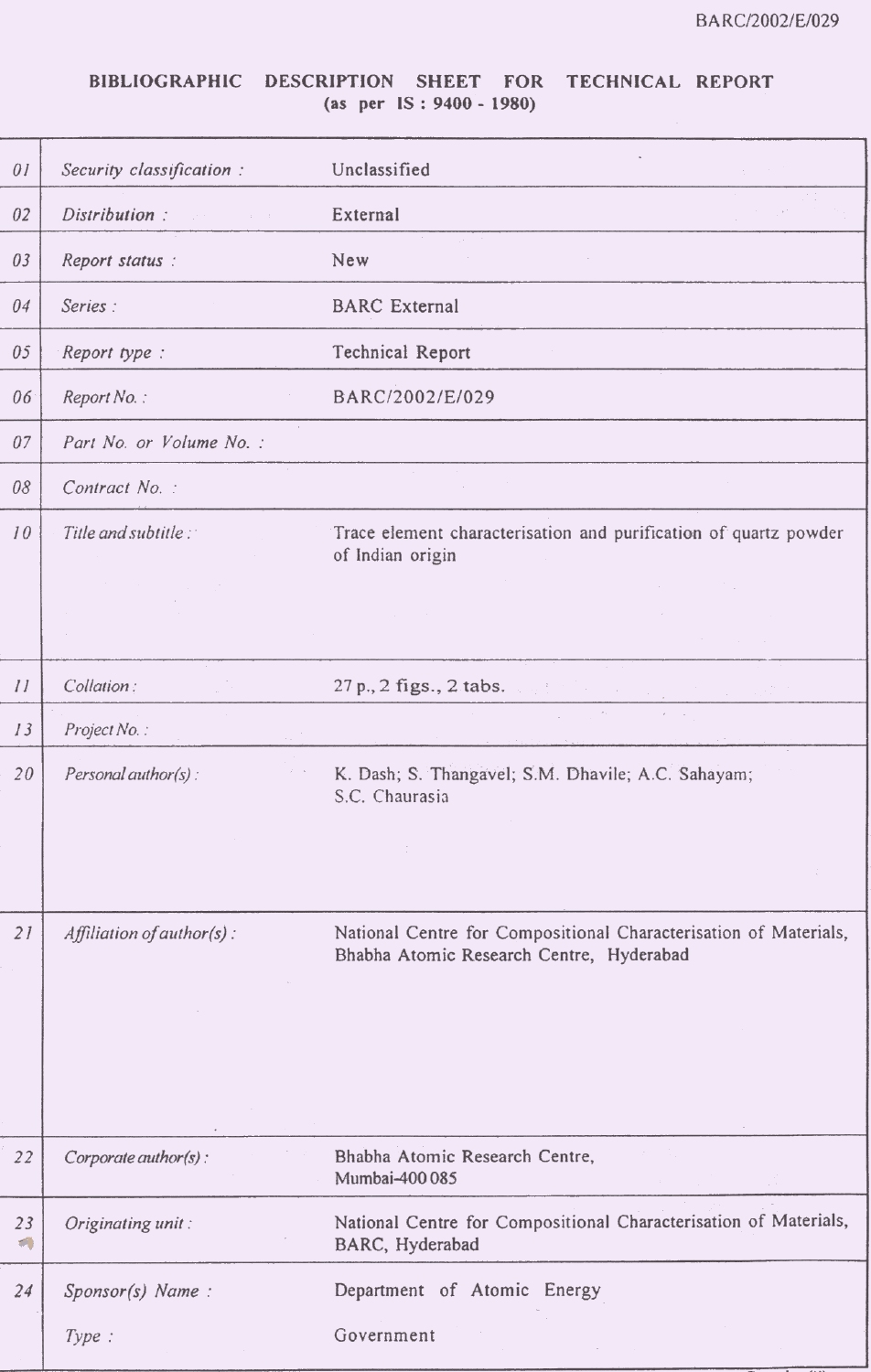BARC/2002/E/029

| 30 | Date of submission:                      | October<br>2002                                                                                                                                                                                                                                                                                                                                                                                                                                                                                                                                                                                                                                                                                                                                                                                                                                                                                                                                                                                                                                                                                                |
|----|------------------------------------------|----------------------------------------------------------------------------------------------------------------------------------------------------------------------------------------------------------------------------------------------------------------------------------------------------------------------------------------------------------------------------------------------------------------------------------------------------------------------------------------------------------------------------------------------------------------------------------------------------------------------------------------------------------------------------------------------------------------------------------------------------------------------------------------------------------------------------------------------------------------------------------------------------------------------------------------------------------------------------------------------------------------------------------------------------------------------------------------------------------------|
| 31 | Publication/Issue date:                  | November 2002                                                                                                                                                                                                                                                                                                                                                                                                                                                                                                                                                                                                                                                                                                                                                                                                                                                                                                                                                                                                                                                                                                  |
| 40 | Publisher/Distributor:                   | Head, Library and Information Services Division,<br>Bhabha Atomic Research Centre, Mumbai                                                                                                                                                                                                                                                                                                                                                                                                                                                                                                                                                                                                                                                                                                                                                                                                                                                                                                                                                                                                                      |
| 42 | Form of distribution :                   | Hard copy                                                                                                                                                                                                                                                                                                                                                                                                                                                                                                                                                                                                                                                                                                                                                                                                                                                                                                                                                                                                                                                                                                      |
| 50 | Language of text :                       | English                                                                                                                                                                                                                                                                                                                                                                                                                                                                                                                                                                                                                                                                                                                                                                                                                                                                                                                                                                                                                                                                                                        |
| 51 | Language of summary:                     | English                                                                                                                                                                                                                                                                                                                                                                                                                                                                                                                                                                                                                                                                                                                                                                                                                                                                                                                                                                                                                                                                                                        |
| 52 | No. of references :                      | 2 refs.                                                                                                                                                                                                                                                                                                                                                                                                                                                                                                                                                                                                                                                                                                                                                                                                                                                                                                                                                                                                                                                                                                        |
| 53 | Gives data on :                          |                                                                                                                                                                                                                                                                                                                                                                                                                                                                                                                                                                                                                                                                                                                                                                                                                                                                                                                                                                                                                                                                                                                |
| 60 | Abstract:                                | Analytical methodologies for the trace element characterisation and purification of<br>quartz powder of Indian origin have been described. Metallic impurities (11 elements) in $\sim$ 700<br>quartz samples have been analysed using different instrumental techniques. The values are cross-<br>validated by American and British analytical laboratories. A special multi channel vapour phase<br>digestion (MCVPD) chamber has been designed to reduce the process blank levels for the<br>determination of ultra trace impurities in high purity silicon matrix. In this vessel 21 samples can<br>be digested at a time in a period of 8 hrs. at normal pressure and low temperature $({\sim}80^{\circ}C)$ .<br>Analytical methodologies for the determination of non-metals (phosphorus, boron and chloride)<br>at very low levels (<1ppm) have also been described. A highly cost effective, single step, room<br>temperature purification procedure is developed based on chemical leaching. Around 300 raw<br>quartz powders (3-4N) from various mines have been purified to 5N pure (optical grade). |
| 70 | Keywords/Descriptors:<br><b>ANALYSIS</b> | QUARTZ; POWDERS; PURIFICATION; IMPURITIES;<br>MULTILEVEL ANALYSIS; TRACE AMOUNTS; ICP MASS SPECTROSCOPY; BORON;<br>PHOSPHORUS; LEACHING; EVAPORATION; QUANTITATIVE CHEMICAL                                                                                                                                                                                                                                                                                                                                                                                                                                                                                                                                                                                                                                                                                                                                                                                                                                                                                                                                    |
| 71 | INIS Subject Category:                   | S37                                                                                                                                                                                                                                                                                                                                                                                                                                                                                                                                                                                                                                                                                                                                                                                                                                                                                                                                                                                                                                                                                                            |
| 99 | Supplementary elements :                 |                                                                                                                                                                                                                                                                                                                                                                                                                                                                                                                                                                                                                                                                                                                                                                                                                                                                                                                                                                                                                                                                                                                |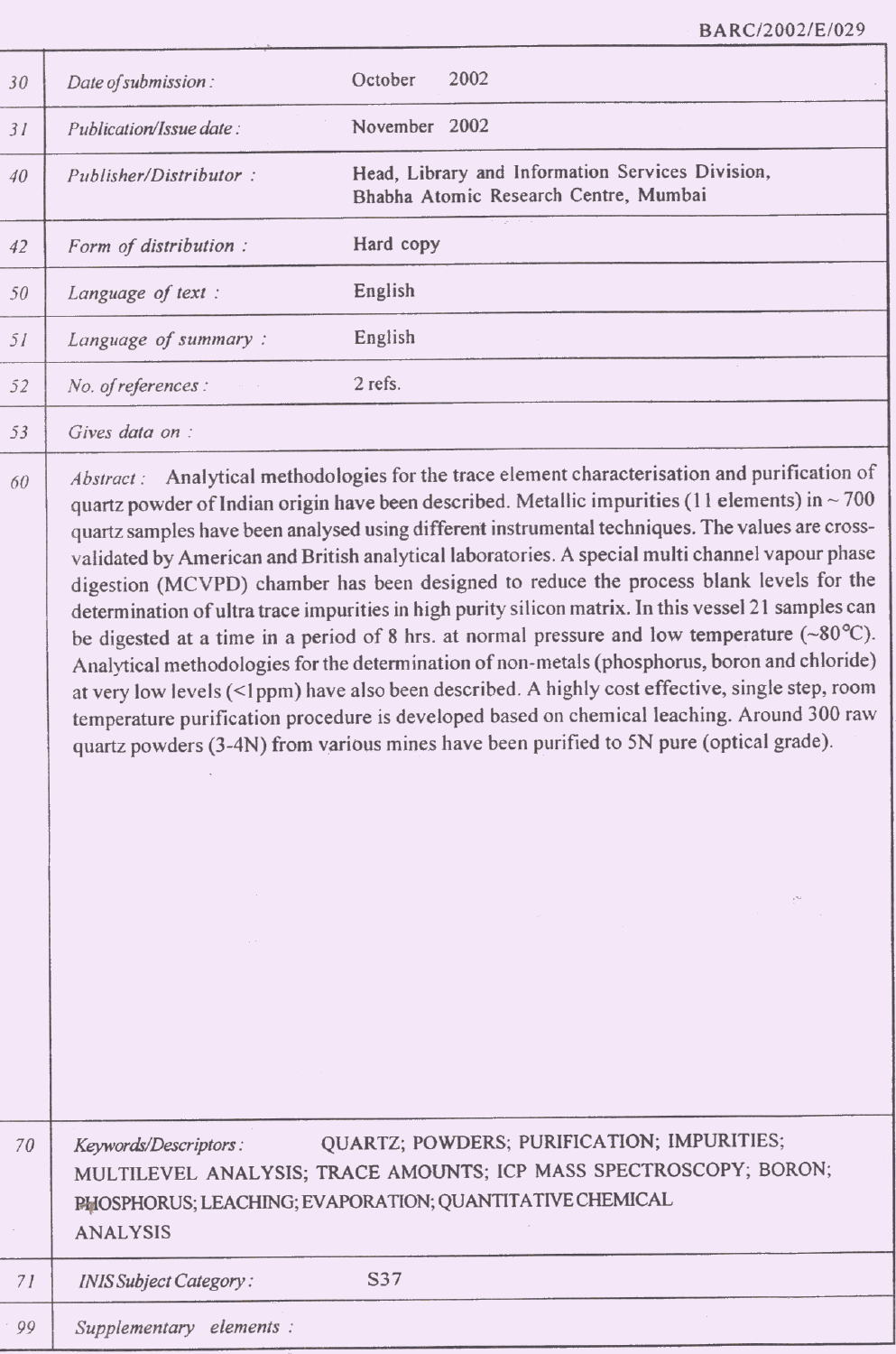# **Trace Element Characterisation and Purification of Quartz Powder of Indian Origin**

# **K.Dash, S.Thangavel, S.M.Dhavile, A.C.Sahayam and S.C.Chaurasia, National Centre for Compositional Characterisation of Materials, Bhabha Atomic Research Centre, Hyderabad-500 062.**

# **1. Abstract**

Analytical methodologies for the trace element characterisation and purification of quartz powder of Indian origin have been described. Metallic impurities (11 elements) in  $\sim$  700 quartz samples have been analysed using different instrumental techniques. The values are crossvalidated by American and British analytical laboratories. A special multi channel vapour phase digestion (MCVPD) chamber has been designed to reduce the process blank levels for the determination of ultra trace impurities in high purity silicon matrix. In this vessel 21 samples can be digested at a time in a period of 8hrs at normal pressure and low temperature  $(\sim80^{\circ}C)$ . Analytical methodologies for the determination of non-metals (phosphorus, boron and chloride) at very low levels (<1ppm) have also been described. A highly cost effective, single step, room temperature purification procedure is developed based on chemical leaching. Around 300 raw quartz powders (3-4N) from various mines have been purified to 5N pure (optical grade).

## **2. Introduction**

Silica in its various crystalline and amorphous forms has wide spectrum of industrial applications. Its use ranges from a simple raw material for the manufacture of glasses to highly technical applications such as quartz oscillators and optical waveguides used in the long distance telecommunication industries. Large deposits of quartz are found in various parts of our country,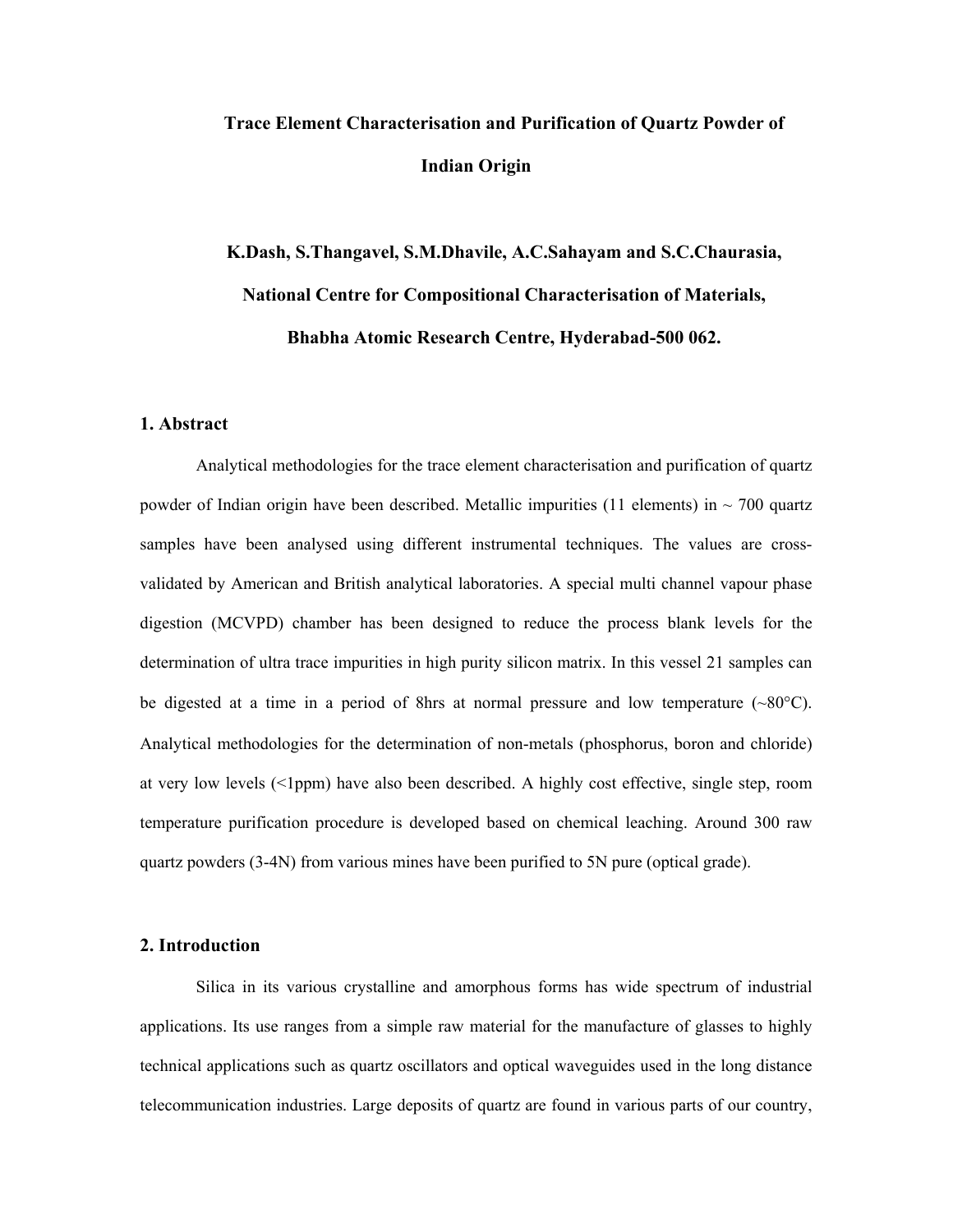from which it is mined and exported to various countries. Its cost in international market depends upon the levels of impurities present in it. Metallic impurities affect the optical property of quartz. Therefore, accurate determination of these impurities in quartz powder is essential. Quartz is also used in the manufacture of silicon rubber for which levels of water leachable ions are important. Presence of impurities like chloride and fluoride in quartz powder corrodes moulding apparatus used in the manufacture of TV picture tube. The electrophysical properties of silicon compounds essentially depend on levels of boron and phosphorus and hence determination of these impurities is also necessary.

This report describe the methods developed for the determination of metallic and nonmetallic impurities in raw and purified quartz, effectiveness of MCVPD technique in decreasing the process blank levels and purification of raw quartz to 5N pure quartz.

# **3. Experimental**

## *3.1. Instruments and apparatus*

1. Inductively Coupled Plasma Atomic Emission Spectrometer (ICP-AES) Model JY 2000 2. Flame Atomic Absorption Spectrometer (FAAS) Model GBC 932 AA 3. UV-Visible Spectrophotometre Model U-3210/U-3410. MCVPD apparatus has been designed and prepared at CCCM.

## *3.1. Physical processing*

Physical processing has been carried out by M/s Gimpex, Chennai, a quartz exporting company using the following procedure. Naturally occurring quartz (lump size 30-35mm) was crushed to 6mm-grain size by jaw and crusher-mill. Magnetic particles were seperated by rare earth plate magnet. Non-magnetic fractions were again grained to –16mesh by agate mortar and taken for analysis.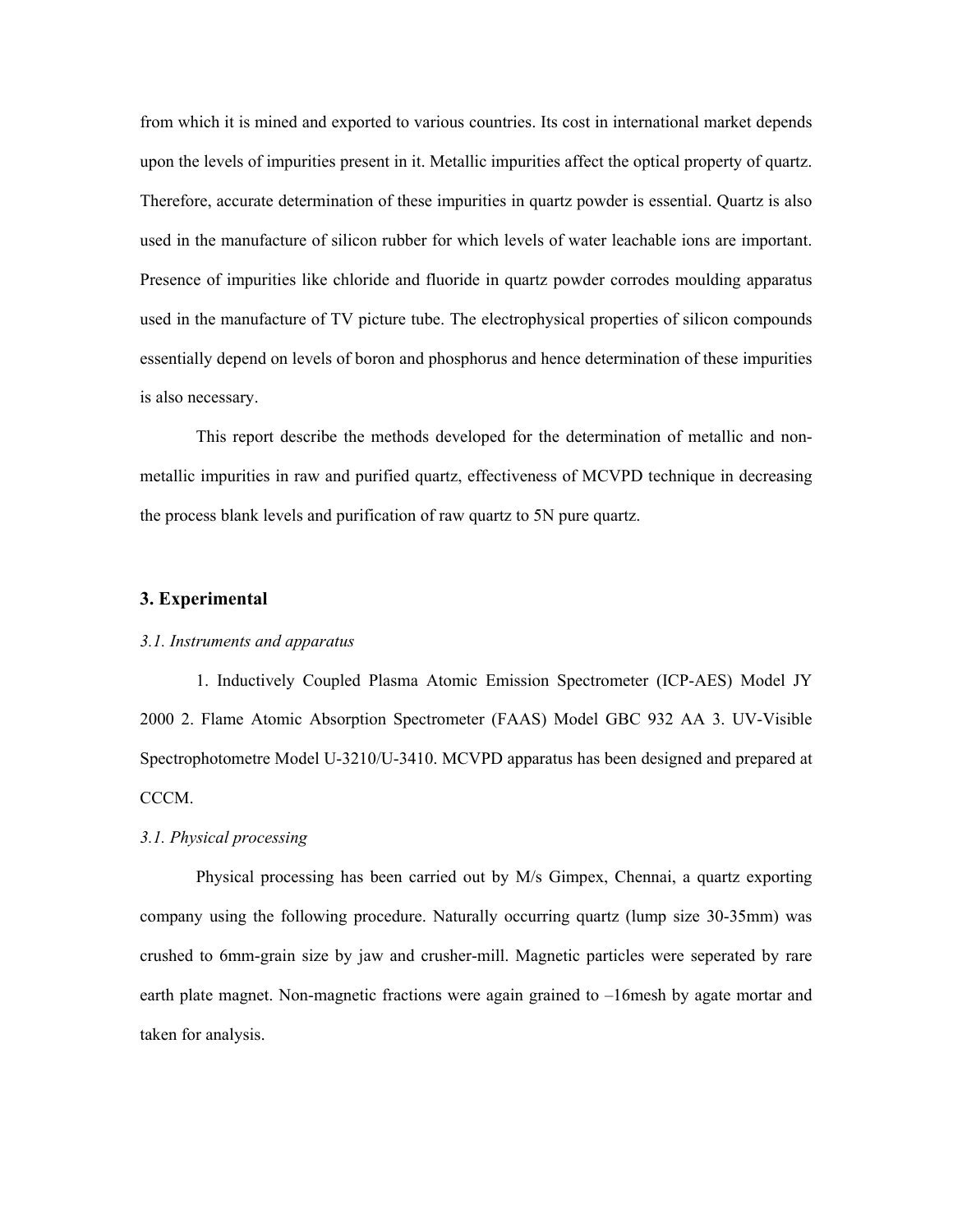#### *3.2. Analytical procedures*

#### *3.2.1. Determination of traces of metal impurities*

a) Open digestion: About 1g of (raw/purified) quartz powder was taken in a 50ml wide mouth screw cap plastic container,  $48\%$  HF (1ml/100mg of quartz powder) and 0.5ml of con.  $H_2SO_4$ were added. The mixture was allowed to react at room temperature overnight. After complete dissolution, the solution was evaporated on a water bath (until 0.5ml of  $H_2SO_4$  remains in the container) and made up to required volume and analysed by ICP-AES, FAAS.

#### *b) Multi Channel Vapour Phase Digestion (MCVPD)*

The quartz samples ( $\sim$ 1g each) were weighed into the PFA vials, 0.2ml of H<sub>2</sub>SO<sub>4</sub> was added to each quartz sample. The PFA vials were then placed in the grooves of the sample rack. 250 ml of pure / GR grade HF were carefully poured in to the reagent reservoir. The vessel was capped and placed on a water bath located in fume hood for digestion. When the dissolution was complete, the MCVPD assembly was allowed to cool to room temperature. The PFA vials were then heated at approximately 100°C on a ceramic top hot plate to remove HF. After evaporation made upto required volume and analysed by ICP-AES and ICP-MS.

#### *3.2.2. Determination of Non-Metals*

a) Boron: The quartz samples were dissolved using HF (48%) in screw capped plastic container at room temperature. After dissolution required quantity of mannitol [mannitol to boron ratio  $> 10$ (w/w)] was added prior to evaporation to dryness, made upto required volume and analysed by ICP-MS [1].

b) Phosphorus: About 1g of quartz powder was dissolved by vapour phase digestion [2]. The sample solution was treated with 0.5ml each of  $H_2SO_4$  and  $HCIO_4$ . After removing  $HCIO_4$  it was taken in  $H_2SO_4$  medium (keeping  $\sim 0.4N$  by required dilution) for spectrophotometric determination using the following procedure.

 Sample solution was taken in a separating funnel (after maintaining the acidity at 0.4N and volume at around 40ml). Two ml of ammonium molybdate solution  $(2.5\%$  in  $3\%$ HNO<sub>3</sub>) was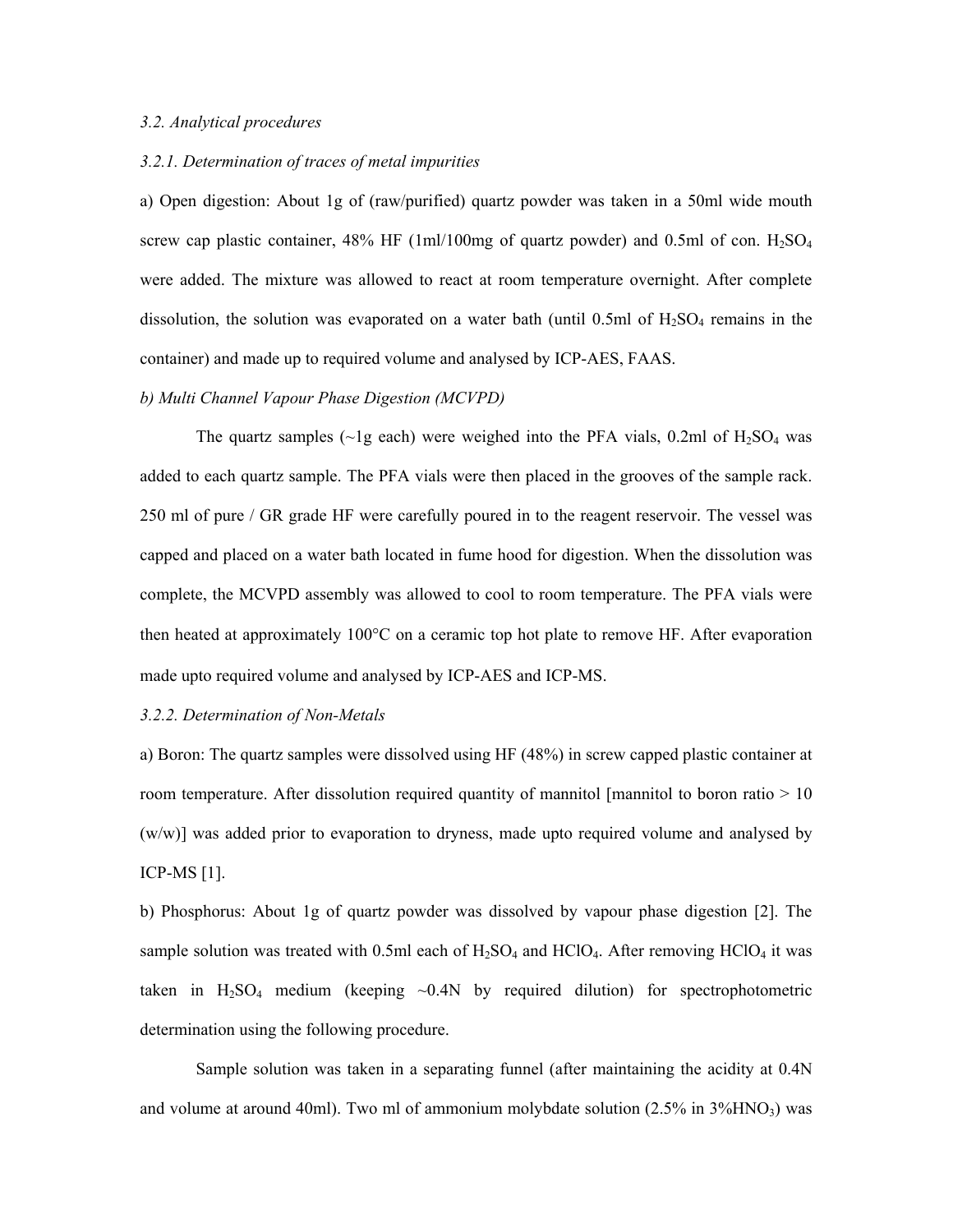added and mixed thoroughly for 1 minute, 5ml of n-butyl acetate was added to this mixture and vigorously shaken for 1 minute, to extract the molybdophosphate complex. After discarding the aqueous phase, 10ml of acidified dye solution (9 ml of 0.008% of crystal violet  $+$  1ml of 5N  $HNO<sub>3</sub>$ ) was equilibrated with the organic phase for the formation of ion-pair of molybdophosphate with crystal violet. The aqueous phase was discarded and the organic phase containing the ion-pair was washed twice with 5ml of 0.5N HNO<sub>3</sub>. The organic phase was drained into a dry 10ml flask and the inner wall of the separating funnel was washed with a few ml of acetone to collect back any traces of the ion-pair sticking to the funnel wall and finally the solution was made upto 10ml with acetone. The absorbance of the solution was measured at 593nm after filtering the organic layer through Whatmann 540 filter paper to remove any aqueous traces.

c) Chloride: The sample  $(\sim 0.5g)$  was fused with NaOH and the fusion mixture was leached with warm water. Then  $\sim$  3ml of HNO<sub>3</sub> was added to precipitate out silica as silicic acid, filtrate was made up to required volume. To aliquot of the sample solution, 2ml of 0.25M ammonium ferric sulphate in 9M HNO<sub>3</sub> followed by 2ml of saturated mercuric thiocyanate in ethanol was added and made upto 25 ml. After 10 minutes, the absorbance was measured at 460nm.

# *3.2.3. Determination of water leachable-ions (CI, PO<sub>4</sub><sup>3</sup>, F, Na<sup>+</sup>, K and Fe<sup>3+</sup>)*

After leaching the quartz powder with water, these ions were determined in the leachate by the following analytical / instrumental technique. Chloride was determined both by ion selective electrode and by spectrophotometric method (section 3.2.3c). Fluoride by spectrophotometric method using Zirconium-Xylenol orange complex and cross-validated by ionselective electrode. Phosphate was determined using the procedure mentioned in section 3.2.2.b. Metallic ions were determined by ICP-AES.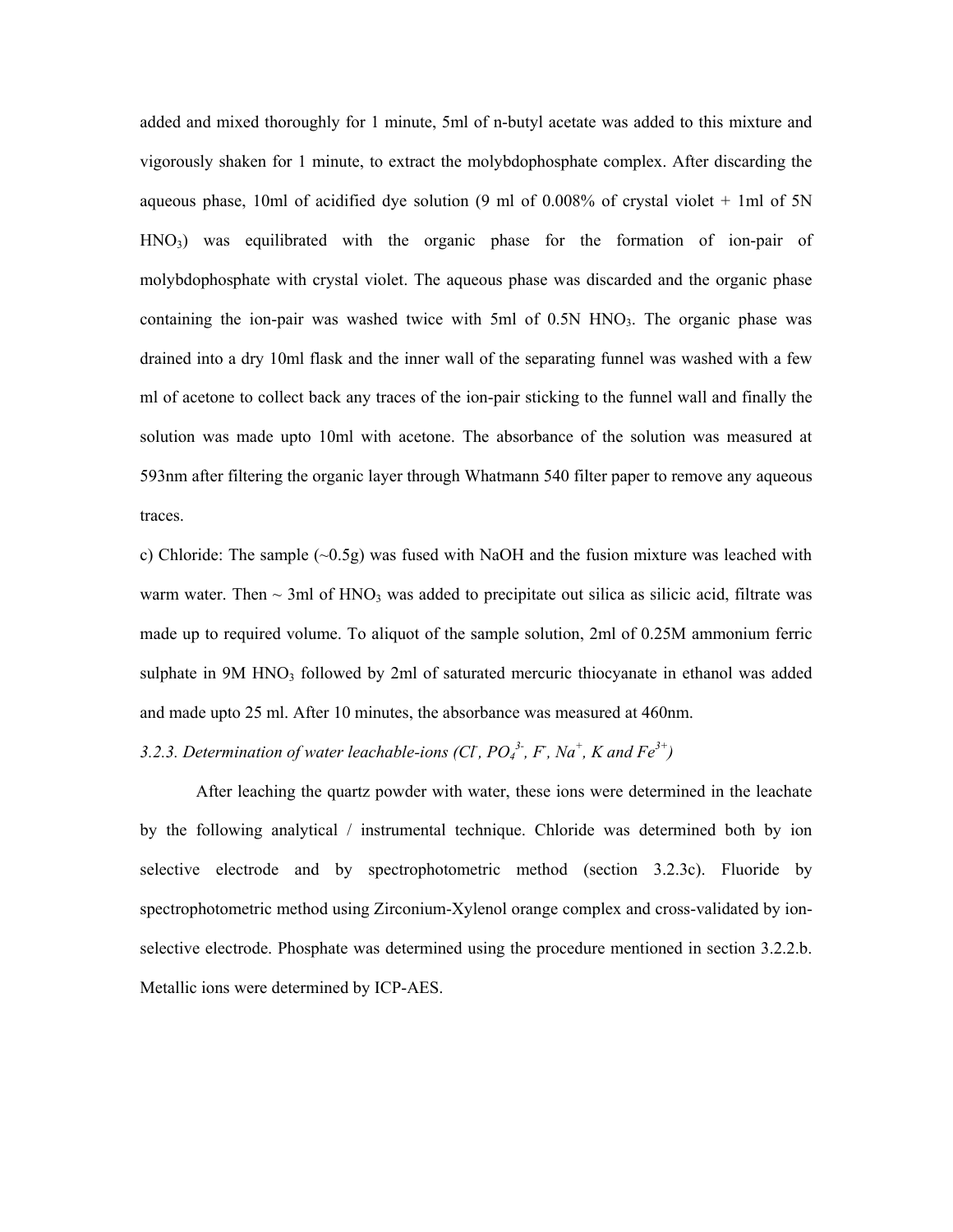#### *3.3. Purification of raw quartz powder by chemical leaching*

## *3.3.1. Three step process at elevated temperature (Routine process)*

 Raw quartz powders (obtained after magnetic separation) were subjected to purification by sequential chemical leaching using dilute mineral acid solution  $(HNO<sub>3</sub>, H<sub>2</sub>SO<sub>4</sub>, HCl)$  in presence of dilute HF. Quartz sample (10g) and equal volume of acid mixture solutions were taken in a LDPE container, kept on water bath in a closed condition for two hrs with periodical shaking at an interval of 15 minutes. After the scheduled time the reactants were drained off and washed twice with Millipore water and the quartz was passed to the next leaching process with other two mineral acid mixtures as done by earlier leaching process. After final leaching, quartz powder was washed by Millipore water until washed solution becomes neutral. After heating it at 200° C for 4hrs, quartz powder was taken for analysis. As required by Gimpex Ltd., purification by mineral acid leaching has been carried out in our laboratory for  $\sim$  300 samples.

## *3.3.2. Single step process at room temperature (Developed process)*

About 10g of quartz powder was taken in a LDPE container and equal volume of diluted acid mixtures (HNO<sub>3</sub>, HCl and HF) was added, shaken well and kept it at room temperature in a closed condition for 48 hrs. After the scheduled time the reactants were drained off and washed by Millipore water until washed solution becomes neutral. After heating it at 200° C for 4hrs, quartz powder was taken for analysis.

#### **4. Result and Discussion**

#### *4.1. Determination of traces of metal impurities*

Quartz and silicon metal powders are usually dissolved using  $HF/HF$ :  $HNO<sub>3</sub>$  mixture. But these acids contain many impurities and also the quantity of acids used is much greater than the quantity of sample taken, the reagent blank becomes unacceptably high for the determination of trace impurities in high purity quartz. Sub-boiled acids can be used to control the process blank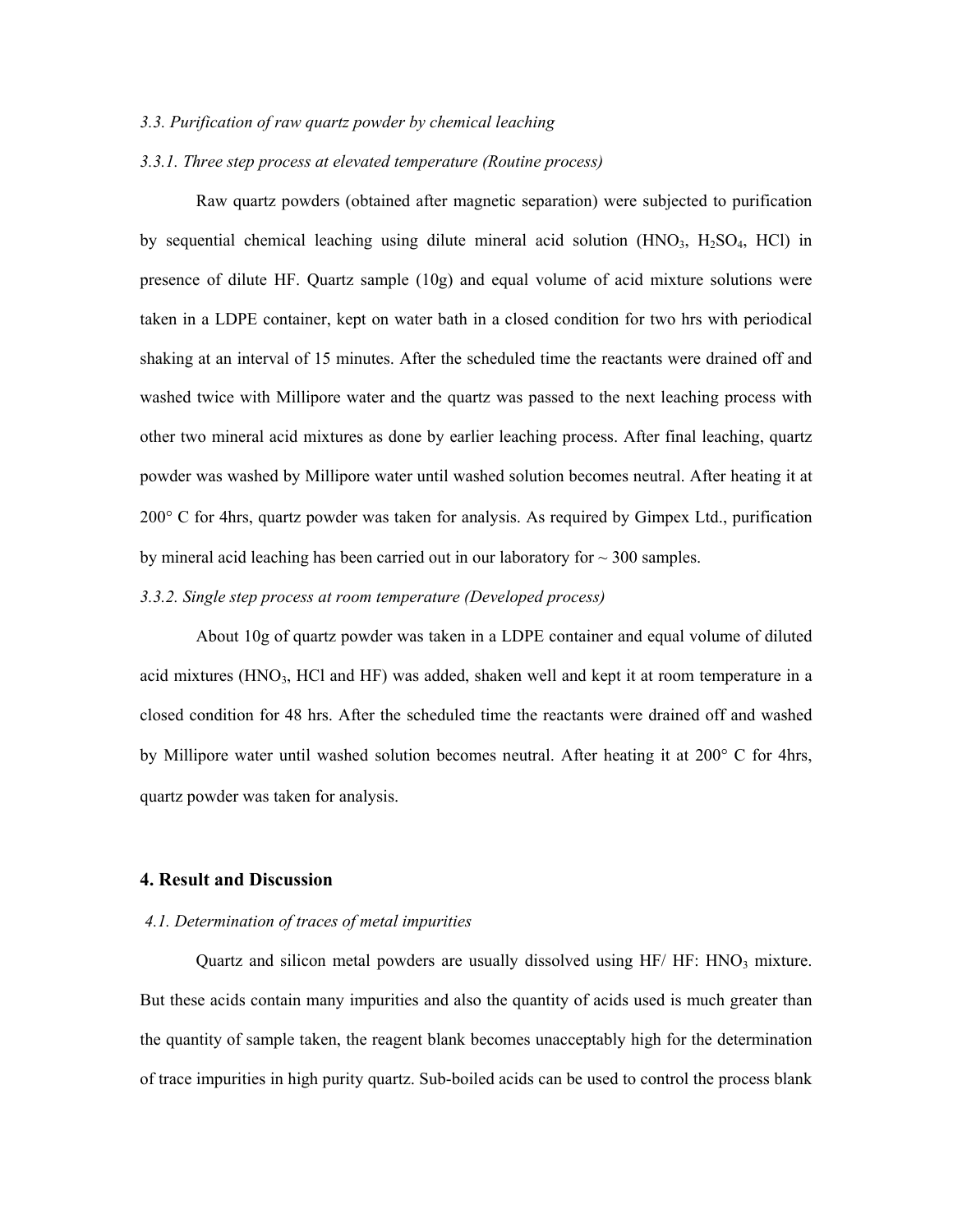levels. But preparation of sub-boiled acids is time consuming, needs special equipment and leads to contamination risk while storing in a container. To control blank levels, a simple low temperature, low pressure and multi channel vapour phase digestion (MCVPD) system is designed which enabled the determination of impurities at ultra trace levels in quartz and silicon metal powder. This MCVPD procedure has been applied for determination of trace impurities in purified quartz powder. Our department is also involved in the process of producing high purity silicon upto 6N+. This method can also be applied for determining trace impurities in such samples.

The determination of Na, K and Li has been carried out by FAAS/FAES after addition of cesium buffer (around 100 times of total alkali metal present in the solution) to suppress the ionisation, the same amount of buffer has been added to the standard solutions. As the level of Li in majority of quartz samples contained at ppb levels, its determination is carried out by FAES using Suprapur CsCl as ionizing buffer and the values are cross validated by ICP-MS and ICP-AES.

During the routine analysis of raw quartz sample, it is observed that some samples did not dissolve completely by HF and  $HNO<sub>3</sub>$  medium. Such samples are brought into solution by HF- $HNO<sub>3</sub>-H<sub>2</sub>SO<sub>4</sub>$  and in some cases by HF-  $HNO<sub>3</sub>-HClO<sub>4</sub>$  depends upon the amount of Ca and K present in the sample. Alkali digestion has also been carried out to dissolve some of the quartz samples that contain resistant mineral phases. After suitable dilution, the sample solutions are analysed by ICP-AES and FAAS.

#### *4.2. Multichannel Vapour Phase Digestion (MCVPD)*

Sample decomposition of high purity quartz powder requires Suprapur grade (E.Merck) HF to reduce the blank level as the analytes are in parts per billion levels. To obviate the need of costly Suprapur grade HF, a novel apparatus has been fabricated where, in a single batch 21 high purity quartz samples can be digested at a time by keeping it for 8hrs on water bath. Commercially available polypropylene vessel (capacity 5 liters) has been used for this purpose.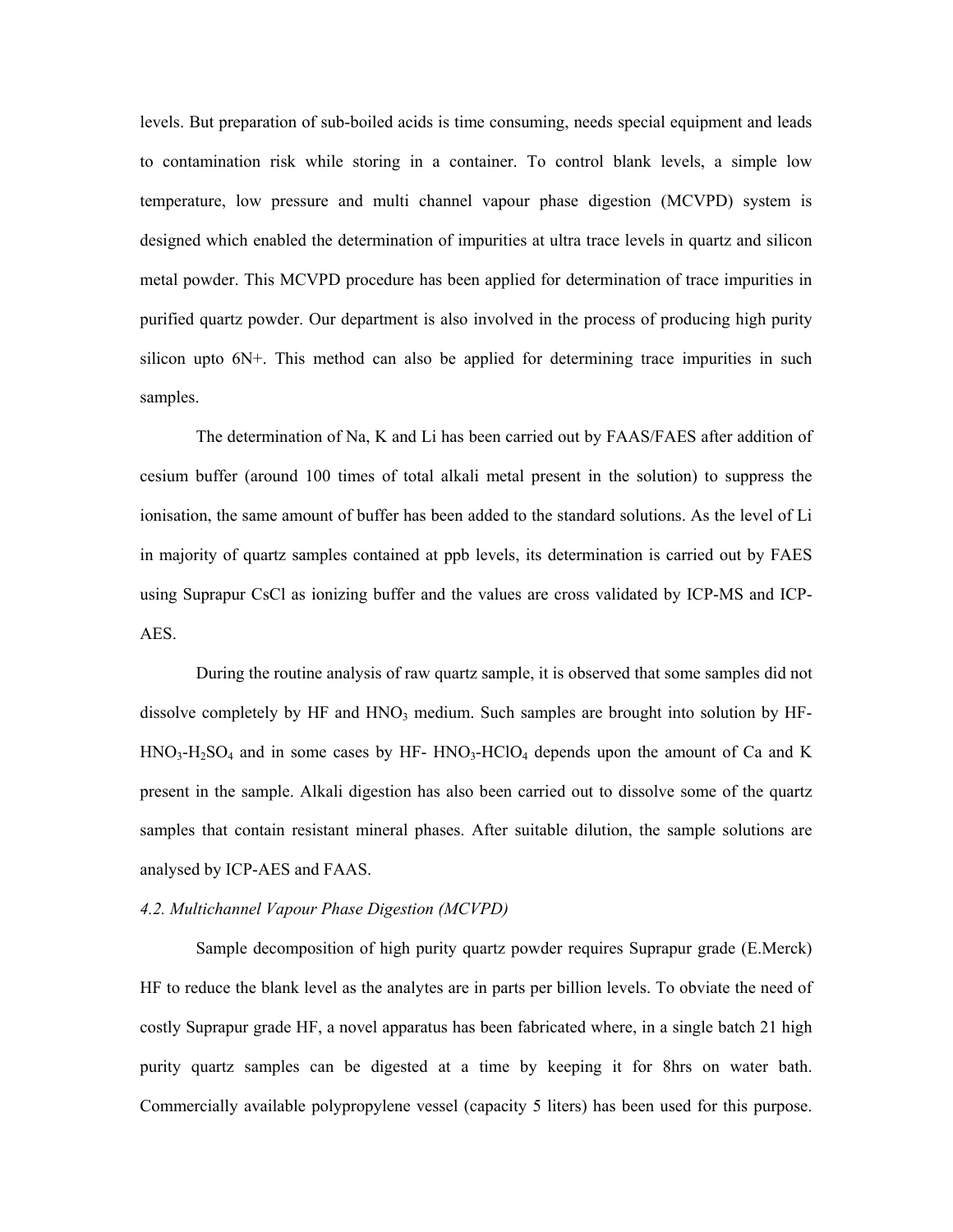Significant decreases (20-1000 times) in trace metal process blank concentrations (18 trace impurities) from impure grade HF is observed. Comparison of process blank values of conventional digestion and MCVPD procedure is presented in Table-1.

# *4.3. Determination of Non-Metals*

A method has been developed for determination of traces of B in purified quartz powder using ICP-MS [1]. The loss of B due to volatilisation during removal of silica matrix is eliminated by adding mannitol. The recovery of boron is established by comparing the values obtained by external calibration with those obtained by isotope dilution. Using this method boron concentration can be determined at ppb levels. A simple vapour phase decomposition (VPD) of quartz powder has been developed for the determination of phosphorus [2]. Phosphorus contamination by reagents (HF, HNO<sub>3</sub>) has been drastically reduced (around 250 times) compared to conventional dissolution procedure. Phosphorus is determined by spectrophotometry as an ion pair of molybdophosphate with crystal violet. Limit of Detection is  $0.066\mu g/g$ . A method has been developed for the determination of chloride in quartz powder by reaction of the analyte with  $Hg(SCN)_{2}$ –Fe<sup>3+</sup> reagent. After NaOH fusion, the extract is neutralised with HNO<sub>3</sub>. Below a pH of 1.5 of this extract, the tendency of the solution is towards the polymerisation of excess silica and ultimately aggregates to form a precipitate of silicic acid. After filtration, the chloride is determined by  $Hg(SCN)_2-Fe^{3+}$  method. Cross validation has been done by turbidimetric  $(AgNO_3)$  method. All the results are shown in Table 2.

The values obtained for water leachable ions are given in Table 3.

*4.4. Purification of raw quartz powder by a single step process at room temperature (Developed process)* 

The results obtained are compared with the routine procedure, (Table-4) which showed the same factor of purification and in some cases got better purification. Advantages of the developed procedure compared to the routine procedure are:

1. This does not require any expensive reactor vessels, as HDPE containers are adequate.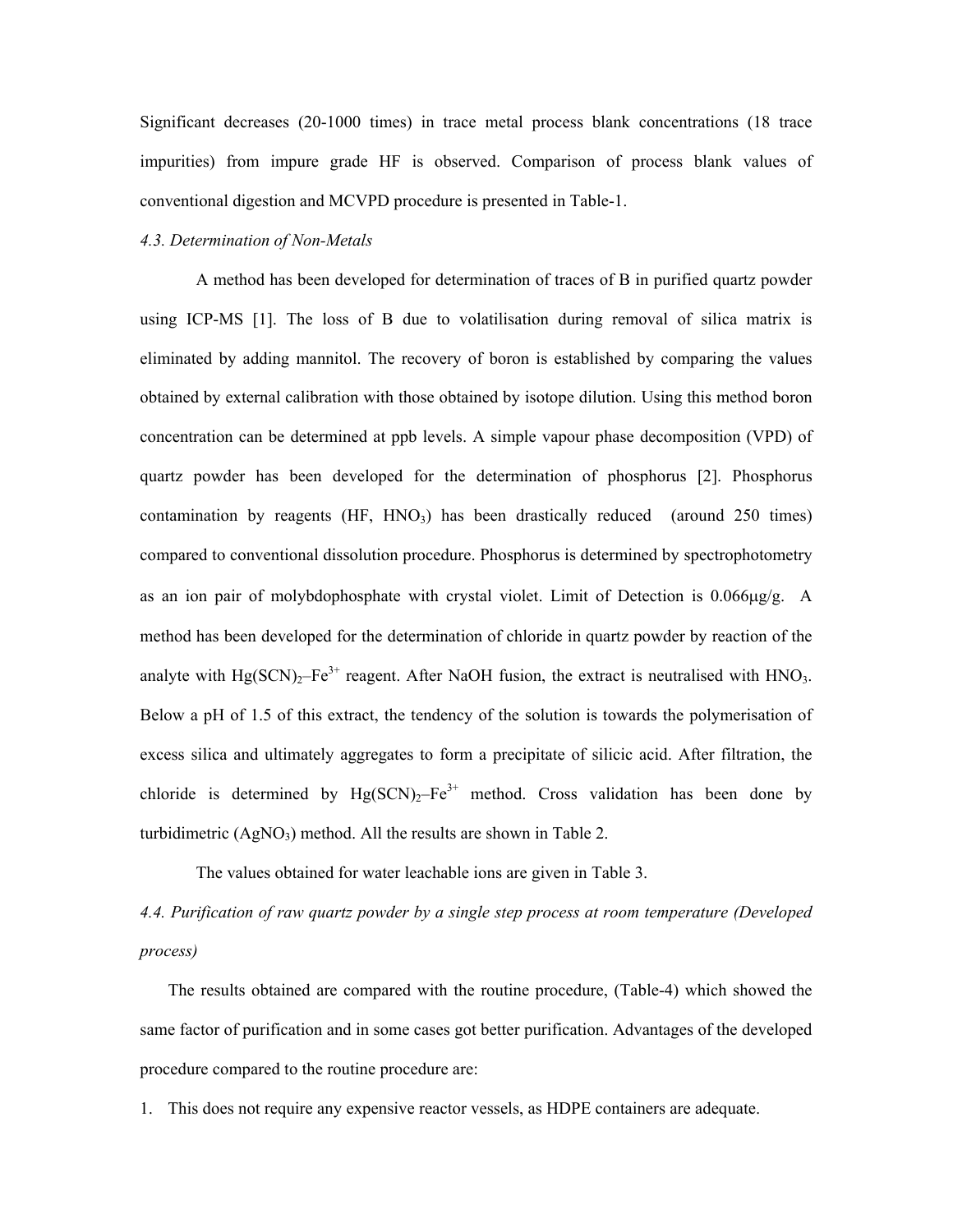- 2. No need for heating, therefore this reduces power consumption.
- 3. Consumption of acid and Millipore water is reduced by 66%.
- 4. No need for highly skilled operator.
- 5. Since the amount of acid consumption is, less waste treatment cost is also reduced.
- 6. Since purification method requires inexpensive HDPE containers, large number of containers can be handled at a time to increases production.

# **5. Application**

As application of the methods developed  $\sim$  700 quartz samples have been analysed for M/S.Gimpex Ltd., Chennai, one of the quartz exporting companies in India. They were using the analytical services of foreign laboratories (American and British laboratories) before approaching CCCM. After cross checking the values obtained using our procedures with American and British Laboratories they have been utilising our services for the past 3-4 years. Purification of raw quartz powder ( $\sim$  300) has also been carried out using the procedure developed at CCCM. Values obtained for a set of 5 samples both before and after purification were given in Table 4.

#### **6. Conclusion**

The developed methodology (MCVPD) for the determination of ultra trace impurities in high purity silicon matrix does not require costly imported digestion vessel. Using this vessel, large number of samples of (upto 6N+ pure) can be analysed on routine basis using AR grade HF. This vessel can also be used for digesting any other high purity samples, which can be digested by low boiling point acids  $(HF, HC)$ , and  $HNO<sub>3</sub>$  etc.,). Single stage room temperature purification procedure is developed is cost effective with respect to energy consumption and reactor vessel.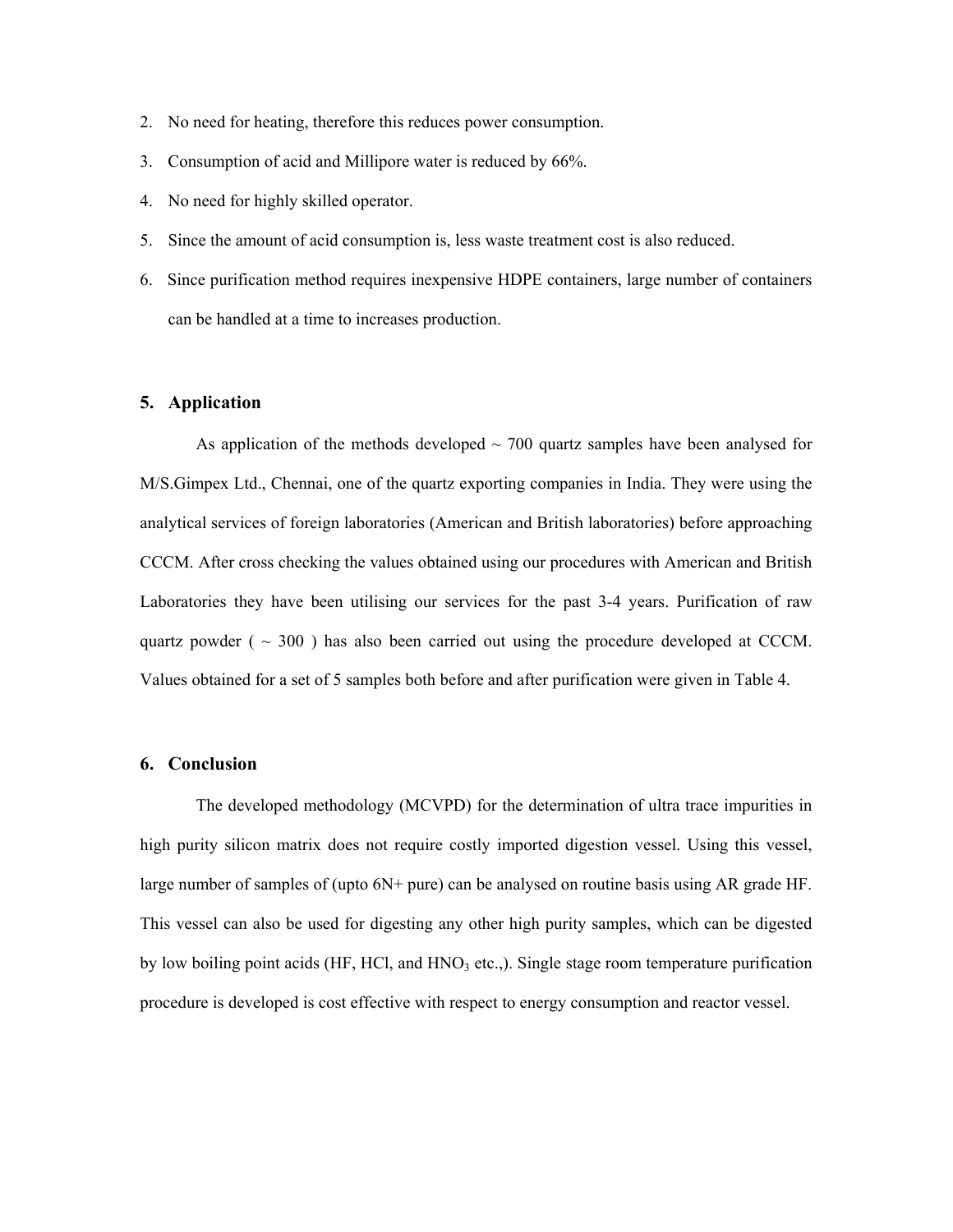# **Acknowledgement**

We would like to express our sincere thanks to Dr.J.P.Mittal, Director, Chemistry and Isotope Group, Bhabha Atomic Research Centre (BARC) for his encouragement and Dr. J. Arunachalam, Head, CCCM for his support.

References:

 1. D. Karunasagar, K. Dash, K. Chandrasekaran and J. Arunachalam, Atomic Spectroscopy 21(6), 216, 2000.

2. S. Thangavel, K.Dash and S.C.Chaurasia, Talanta 55, 501, 2001.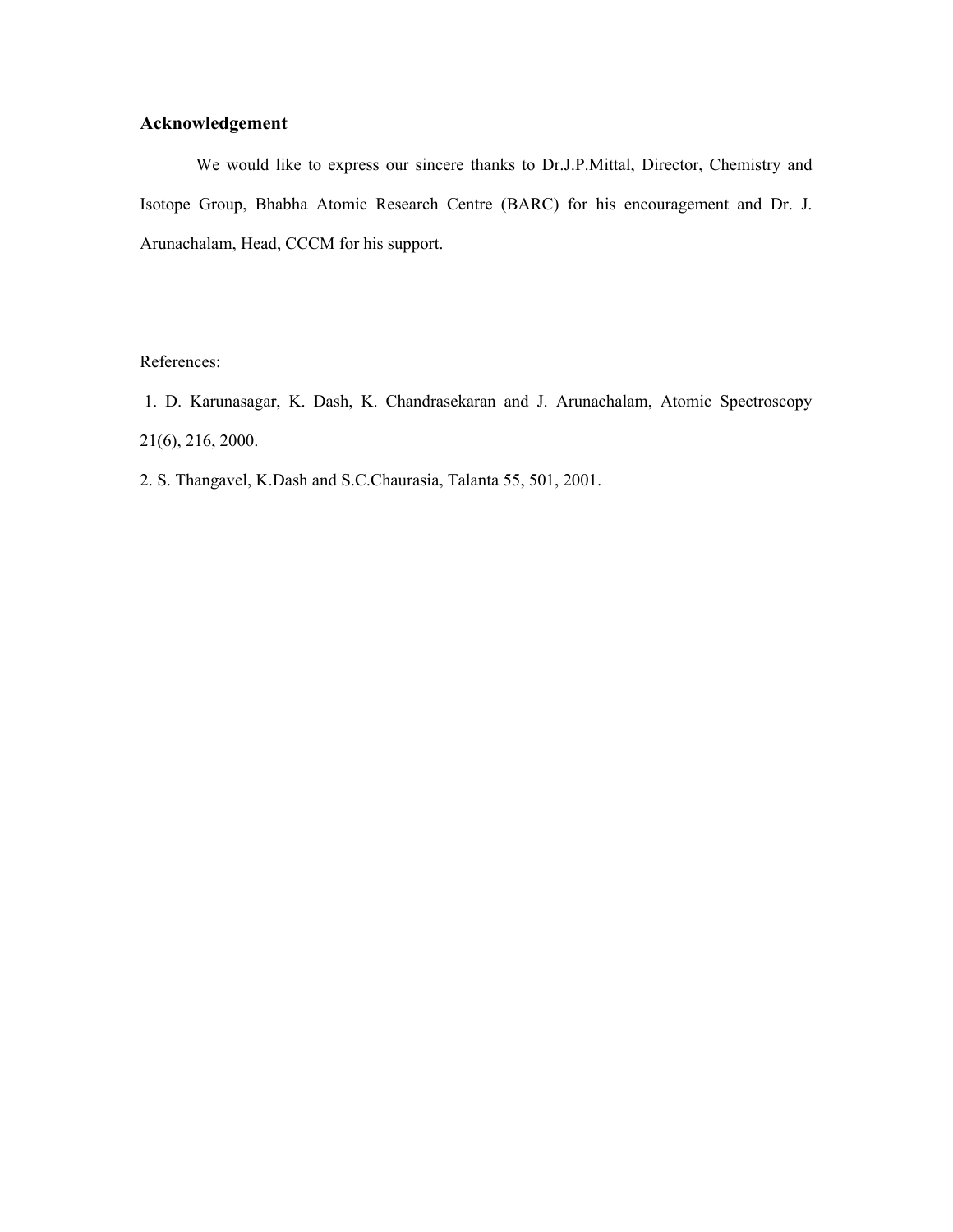|                         | Conventional  | MCVPD (using     | $\overline{\text{Conventional}}$ | <b>MCVPD</b>  | Conventional    |
|-------------------------|---------------|------------------|----------------------------------|---------------|-----------------|
| Element                 | (using pure   | pure grade, n=5) | (using GR                        | (using GR     | (using suprapur |
|                         | $grade, n=2)$ |                  | $grade, n=2)$                    | $grade, n=5)$ | grade)          |
| $\rm Na$                | 20000         | $60 \pm 12$      | 640                              | $70 \pm 13$   | $120 \pm 16$    |
| $\overline{\mathbf{K}}$ | 15000         | $60 \pm 16$      | 280                              | $60 \pm 16$   | $90 \pm 20$     |
| $\overline{Ca}$         | 5000          | $45 \pm 8$       | 800                              | $50 \pm 9$    | $100 \pm\ 30$   |
| Ti                      | 800           | $40 \pm 10$      | 260                              | $40 \pm 8$    | $40 \pm 10$     |
| Fe                      | 12000         | $60\pm10$        | 680                              | $70 \pm 12$   | $70 \pm 12$     |
| Li                      | 40            | $1.5 \pm 0.2$    | 5                                | $1.5 \pm 0.4$ | $1 \pm 0.2$     |
| Mg                      | 1200          | $13 \pm 2.3$     | 360                              | $12 \pm 2.5$  | $10 \pm 3$      |
| AI                      | 1600          | $50 \pm 12$      | 300                              | $40\pm\ 10$   | $30 \pm 11$     |
| $\overline{\mathbf{V}}$ | 1000          | $1.0 \pm 0.2$    | $\overline{4}$                   | $0.9 \pm 0.2$ | $2 \pm 0.4$     |
| Cr                      | 80            | $7\pm0.6$        | 30                               | $6\pm\,0.5$   | $8.2 \pm 1.1$   |
| Mn                      | 400           | $6 \pm 0.3$      | 220                              | $7 \pm 0.5$   | $7.4 \pm 0.3$   |
| $\overline{\text{Co}}$  | $20\,$        | $0.5 \pm 0.2$    | $\overline{7}$                   | $0.7 \pm 0.3$ | $0.9 \pm 0.2$   |
| $\overline{Ni}$         | 300           | $3.8 \pm 0.8$    | 50                               | $3.3 \pm 0.8$ | $15 \pm 1.5$    |
| Cu                      | 1500          | $3 \pm 1.2$      | 16                               | $4.0 \pm 1.4$ | $2.3 \pm 0.3$   |
| $\overline{Zn}$         | 1000          | $6 \pm 1.5$      | 140                              | $5.0 \pm 1.4$ | $9.6 \pm 0.2$   |
| Mo                      | 160           | $4\pm0.3$        | 12                               | $2.0 \pm 0.2$ | $3.0 \pm 0.4$   |
| Cd                      | 10            | $0.4 \pm 0.2$    | $3.8\,$                          | $0.8\pm\ 0.3$ | $0.4 \pm 0.1$   |
| $\overline{P}$ #        | 7500          | $11\pm7$         | 5000                             | $11 \pm 7$    | $200 \pm 15$    |

Table-1. Comparison of process blank values of conventional digestion and MCVPD procedure for 1g of quartz powder (µg/kg)

# Absolute process blank value of phosphorus in ng for 0.5g of quarts powder (by Spectrophotometry)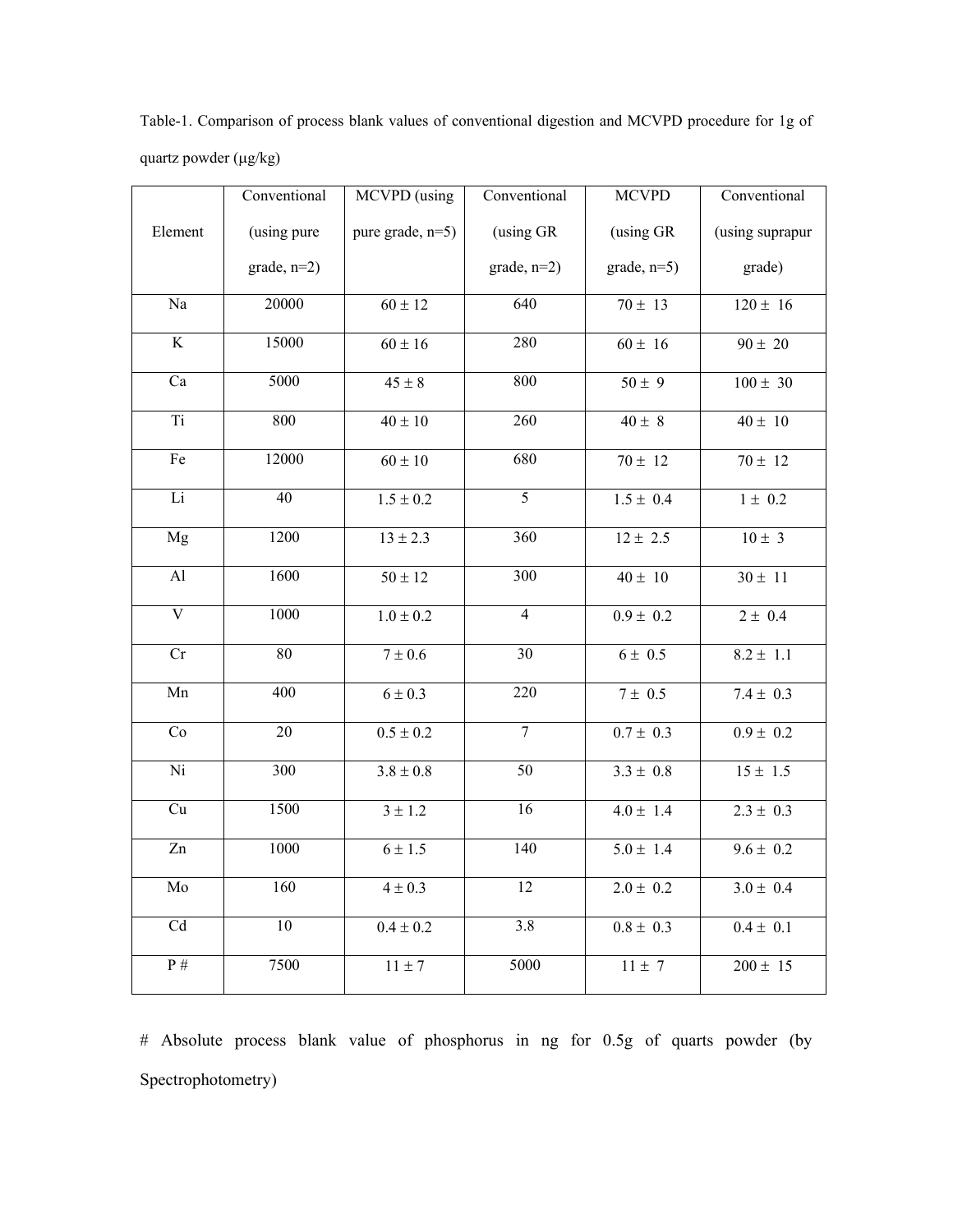Table-2. Determination of Chloride by mercuric thiocyanate and turbidimetric method

All values are in mg/kg

|              | Mercuric thiocyanate method | Turbidimetric method |
|--------------|-----------------------------|----------------------|
| Sample No    |                             |                      |
| <b>B-449</b> | 122                         | 83                   |
| <b>B-450</b> | 78                          | 62                   |
| <b>B-451</b> | 289                         | 277                  |
| <b>B-452</b> | 90                          | 106                  |
| B-453        | 88                          | 80                   |
| <b>B-454</b> | -                           | 21                   |
| <b>B-455</b> | 29                          | 44                   |
| <b>B-456</b> | 49                          | 44                   |
| <b>B-457</b> | 30                          | 44                   |
| <b>B-458</b> | 130                         | 110                  |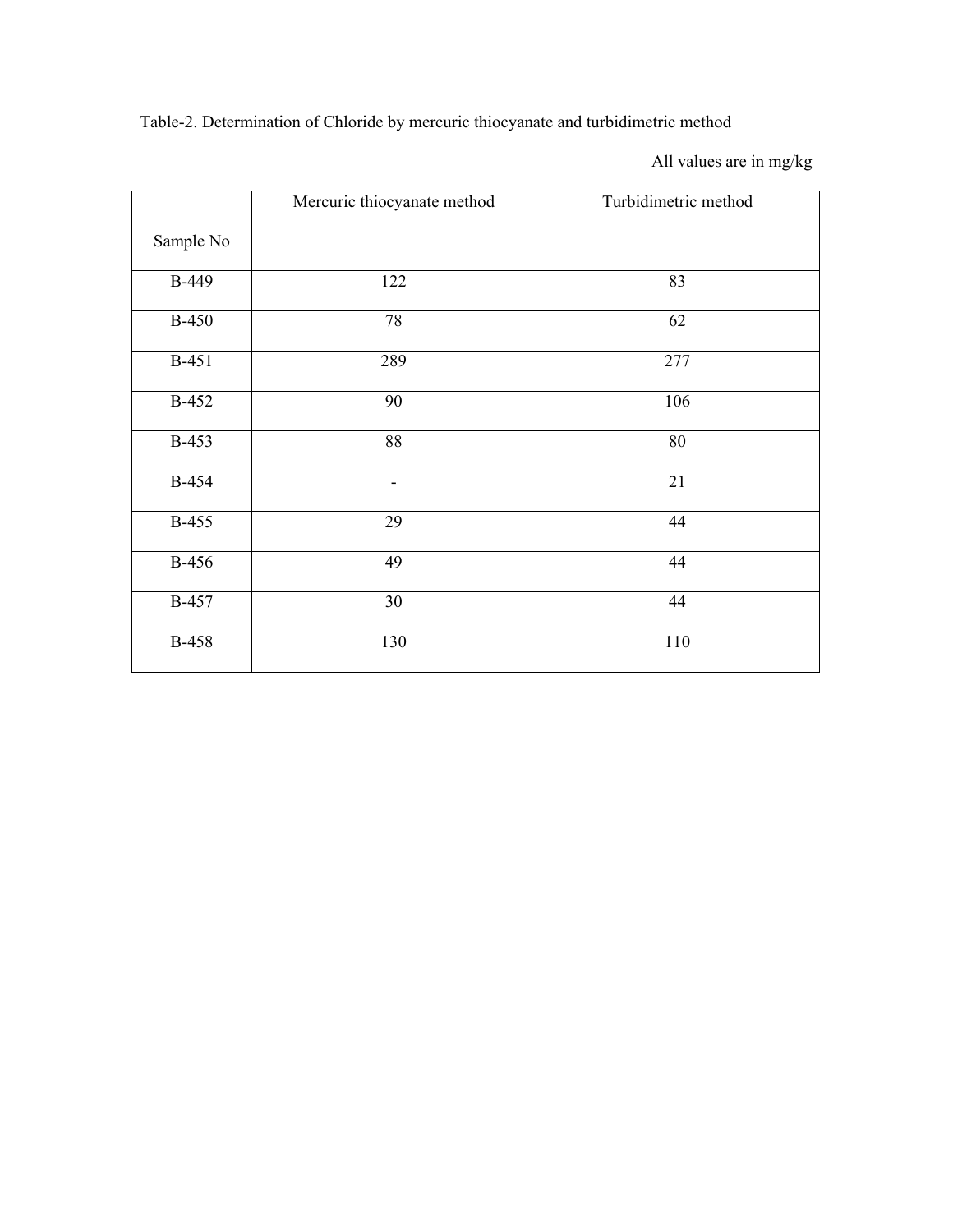Table-3. Determination of water leachable ions in quartz powder

All values are in mg/kg

| Sample number | Na  | Fe   | K   | $PO_4^3$ | F     | Cl <sup>2</sup> |
|---------------|-----|------|-----|----------|-------|-----------------|
| <b>B-640</b>  | 1.6 | 0.10 | 0.7 | 0.11     | < 0.5 | 6.7             |
| <b>B-641</b>  | 1.6 | 0.05 | 0.4 | 0.0.7    | < 0.5 | 9.4             |
| $B-642$       | 1.7 | 0.07 | 0.5 | 0.0.9    | < 0.5 | 14.4            |
| $B-643$       | 1.7 | 0.07 | 0.4 | 0.22     | < 0.5 | 15.3            |
| <b>B-645</b>  | 0.7 | 0.12 | 0.4 | 0.0.7    | < 0.5 | 2.6             |
| <b>B-646</b>  | 0.2 | 0.07 | 0.2 | 0.13     | < 0.5 | 1.4             |
| <b>B-647</b>  | 0.4 | 0.04 | 0.3 | 0.01     | < 0.5 | 3.8             |
| $B-648$       | 0.4 | 0.04 | 2.9 | 0.11     | < 0.5 | 4.4             |
| <b>B-650</b>  | 0.4 | 0.03 | 0.4 | 0.16     | < 0.5 | 7.6             |